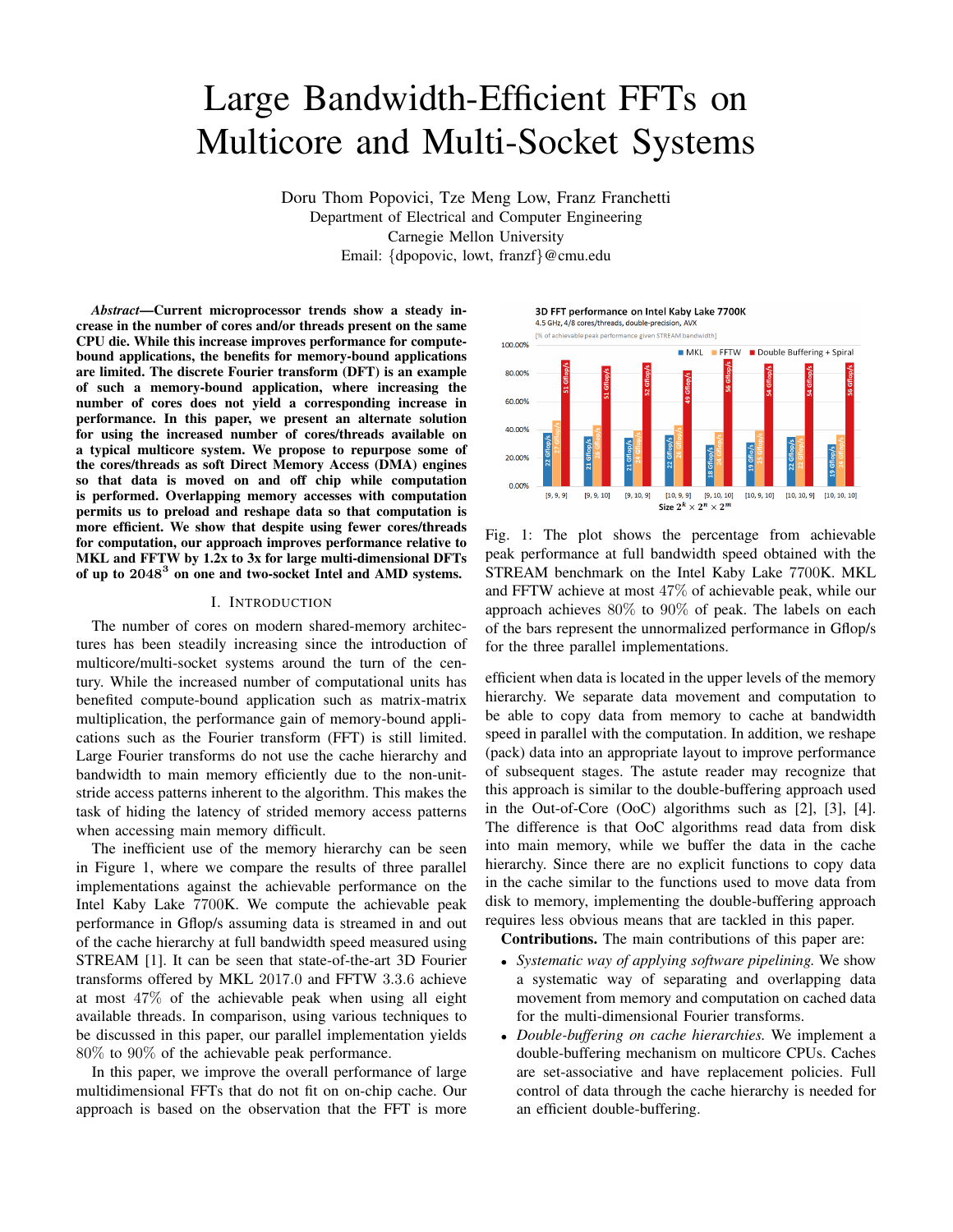• *Improve performance of multidimensional FFTs.* We show that our approach improves bandwidth utilization for large Fourier transforms (up to 128 GB of input data) and achieves 1.2x to 3x performance improvements relative to MKL and FFTW on a range of machines from quad-core Haswell/AMD to dual-socket Xeon/Opteron.

# II. BACKGROUND

## *A. Multicore Architectures*

Modern systems ranging from off-the-shelf desktops to high-end servers provide a multitude of features such as large number of threads/cores, large shared cache levels, specialized data movement instructions. All these features are meant to improve performance. However, combining the features to improve memory-bound applications such as the Discrete Fourier transform becomes cumbersome.

Threads and cores. Most modern CPUs offer an increased number of threads and cores to improve parallel execution. Depending on the vendor, threads/cores share different components such as the instruction pipelines and/or the cache hierarchy. This suggests possible locations where threads may contend for resources. Threads executing the same instruction mix will issue instructions to the same execution pipeline. This will cause threads to stall and not make forward progress. Threads with different memory access patterns may conflict within the cache hierarchy and evict each others data. Evicting data to the lower levels of the memory will increase memory access latency if the data is required for future computation.

Cache hierarchy. Caches are data storage that are smaller and faster than main memory located on the same-die as the compute units. Figure 2 shows two typical cache hierarchies for Intel and AMD CPUs. Threads share the different levels of the cache hiearchy. Each cache level is characterized by size and set-associativity. The set-associativy is used to improve cache utilization. Since caches have finite storage, replacement policies are enforced to automatically evict data when other data points are required for computation. This hides explicit data movement from the developers at the cost of reduced control of where data resides.

Non-temporal load and store operations. Loading and storing data from and to main memory is done with temporal and non-temporal load/store instructions. Prefetches may be used, however they are only hints. Of interest to this work are the non-temporal loads and stores. While their temporal counterparts store data in all the cache levels, non-temporal instructions move data "directly" to registers, with the goal of reducing cache pollution. The downside of non-temporal operations appears when data is frequently reused. Since data is not stored in the upper levels of the cache hierarchy, it must always be retrieved from memory, incurring higher latencies.

# *B. Discrete Fourier Transform*

The discrete-time Fourier transform of  $n$  input samples  $x_0, x_1, \ldots, x_{n-1}$  is described as a matrix-vector multiplication  $y = DFT_n x$ , where

$$
DFT_n = [\omega_n^{kl}]_{0 \le k, l < n}, \text{ where } \omega_n = e^{-j\frac{2\pi}{n}}.
$$



Fig. 2: Two architectures targeted in this paper. Figure A is typical for Intel architectures, where each core has two hardware threads that share the L1 and L2 caches. All cores share L3. Figure B is typical for AMD architectures, where each core has one thread per core with its own L1 data cache. Each two cores share an L2, while L3 is shared by all cores.

The dense matrix  $DFT_n$  is the 1D linear transform of size n. Similarly, the multidimensional DFT (MDFT) can be viewed as a matrix-vector multiplication, i.e.  $y = DFT_{n_0 \times n_1 \times ... \times n_k}x$ , where the matrix  $DFT_{n_0\times n_1\times\ldots\times n_k}$  represents the multidimensional FFT.

Computing the DFT or MDFT as a matrix-vector multiplication incurs a  $O(n^2)$  arithmetic complexity. Fast Fourier transform algorithms, such as the Cooley-Tukey algorithm, reduce complexity to  $O(n \log(n))$ . This reduces computation complexity, however the non-unit-stride access patterns inherent to the algorithm persist. Over the past years, there have been numerous works on improving performance for multidimensional FFTs through optimizing data movement. These works can be classified into two main categories.

*Reducing memory round-trips.* Access to main memory is costly due to the long latency. Reducing the number of roundtrips to main memory reduces the overall time incurred by data movement. P3DFFT [5] reorganizes the computation of the 3D FFT by fusing the first and second stages of the 3D FFT when the number of processors is small. This decomposition is known as the slab-pencil decomposition and reduces the number of round trips to main memory from three to two. Johnson et al. [6] proposed the dimensionless FFT where the middle stages are decomposed using the Cooley-Tukey algorithm and are fused with the neighboring compute stages. Similarly, this method reduces the number of round-trips to main memory from three to two. Takahashi et al. [7] proposed a 1.5D decomposition of the parallel 3D FFT implementation. These implementations are orthogonal to our approach since they focus on merging stages, while we are focusing on the row-column algorithm to achieve better streaming behaviour.

*Improving data access through layout transforms.* Another class of optimizations for multidimensional FFTs focuses on improving memory accesses and data movement through the cache hierarchy by data layout reorganization. Recall that all stages of the MDFT require non-unit-stride memory accesses. Akin et al. [8] have proposed FFT implementations for FPGAs that perform blocked data layout transformations to improve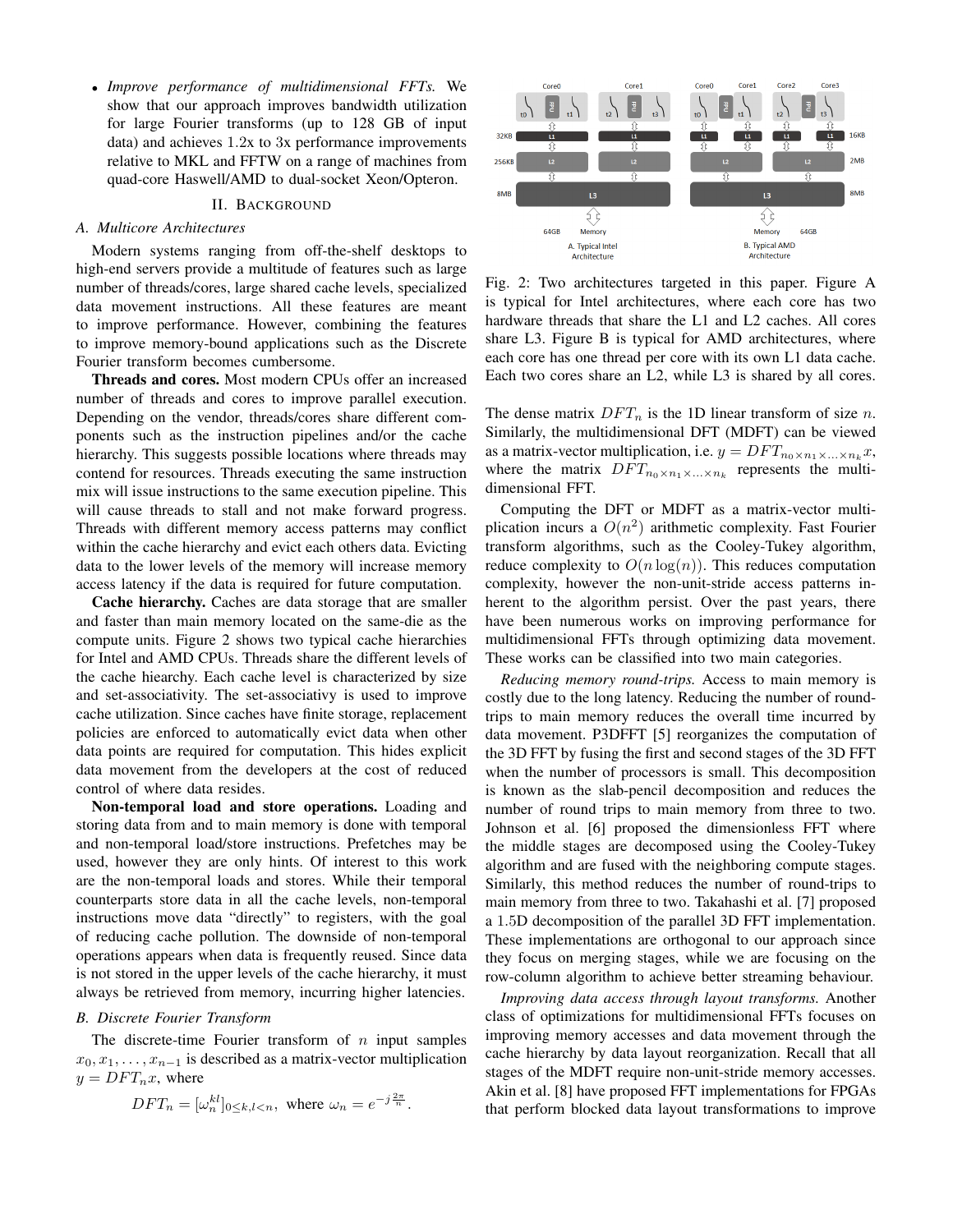| Matrix formula             | Matlab pseudo code                                                                                                                                      |
|----------------------------|---------------------------------------------------------------------------------------------------------------------------------------------------------|
| $y = (A_n B_n)x$           | $t[0:1:n-1] = B(x[0:1:n-1])$ ;<br>$y[0:1:n-1] = A(t[0:1:n-1])$ ;                                                                                        |
| $y=(I_m\otimes B_n)x$      | for $(i=0; i\le m; i++)$<br>$v[i*n:1:i*n+n-1] = B*x[i*n:1:i*n+n-1];$                                                                                    |
| $y=(A_m\otimes I_n)x$      | for $(i=0; i \le n; i++)$<br>$y[i:n:i+m*n-n] = Axx[i:n:i+m*n-n];$                                                                                       |
| $y = D_n^{mn}x$            | for $(i=0; i \le n; i++)$<br>$v[i] = Dn[i, i]*x[i];$                                                                                                    |
| $y = L_m^{mn}x$            | for $(i=0; i \le m; i++)$<br>for $(i=0; i \le n; i++)$<br>$v[i+m*1] = x[n*1+1];$                                                                        |
| $y=(L_m^{mn}\otimes I_k)x$ | for $(i=0; i\leq m; i++)$<br>for (i=0; i <n; i++)<br=""><math>y[k*(i+m*1):1:k*(i+m*1)*k-1] =</math><br/><math>x[k*(n*1+1):1:k*(n*1+1)*k-1];</math></n;> |

TABLE I: From matrix formulas to code, in Matlab notation.

memory accesses for multidimensional FFTs. Inda et al. [9] have proposed a simple implementation of the FFT using the BSP model where data is reshaped to improve communication between threads. Yzelman et al. [10] proposed a C library that separates data movement from computation, however it does overlapping tasks. Frigo et al. [11] proposed buffering data by copying it to the upper levels of the cache hierarchy before the FFT computation. In all the above papers data is copied before each compute stage. Tang et al. [12] proposed utilizing multiple threads on the Xeon Phi to copy data into the L1 cache and then apply smaller 1D FFTs on it. Each thread executes data movement and computation, however all four threads overlap operations. Song et al. [13] apply data and computation overlapping in the context of large scale 3D FFTs implemented with asynchronous MPI calls. Our work is similar however we target multicore/multi-socket systems with large amounts of main memory, so called fat memory nodes.

## *C. Kronecker Product Formalism*

In this paper we use the matrix-vector representation of the discrete Fourier transform (DFT). We briefly present the Signal Processing Language (SPL) described in [14]. The language is used to capture the implementation of fast algorithms for DFTs as matrix factorizations.

Matrix formalism and SPL. The implementation of fast algorithms for the DFT and MDFT is obtained by factorizing the dense matrix into a product of structured sparse matrices. The decomposition of the DFT and MDFT is captured by the SPL language, which is a mathematical description based on matrix factorization. The language captures the data-flow of the algorithm at a higher level of abstraction. As the backbone of this language, the Kronecker product or tensor product is defined as follows:

$$
A \otimes B = [a_{k,l}B], \text{ for } A = [a_{k,l}].
$$

The decomposition of the DFT and MDFT revolves around two constructs, namely  $I_m \otimes B_n$  and  $A_m \otimes I_n$ . The first construct applies the matrix  $B_n$  on m contiguous blocks of size n, while the latter applies the matrix  $A_m$  on m data points located at a stride distance of  $n$  elements.

In addition to the Kronecker product, SPL offers constructs such as diagonal and permutation matrices. Diagonal matrices, denoted by  $D_n^{mn}$ , are used to specify scaling operations. Permutations and transpositions are used to reshape data. The basic permutation is represented by the  $L$  matrix, defined

$$
L_n^{mn}: in+j \to jm+i, 0 \le i < m, 0 \le j < n.
$$

If the input data is viewed as a matrix of size  $m \times n$ , then applying the construct  $L_n^{mn}$  on the input will produce the transpose matrix of size  $n \times m$ . Combining the L matrix with the identity matrix  $I$  through the Kronecker product allows one to specify block permutations/transpositions, where the block size is given by the size of the identity matrix.

SPL introduces generalizations for the identity matrix  $I_n$ 

$$
I_{m \times n} = \begin{bmatrix} I_n \\ O_{m-n \times n} \end{bmatrix}, \quad m \ge n,
$$
  

$$
I_{m \times n} = \begin{bmatrix} I_m & O_{m \times n-m} \end{bmatrix}, \quad m < n.
$$

 $O_{m \times n}$  is the  $m \times n$  all-zero matrix.  $I_{n \times n}$  is the identity matrix  $I_n$ . Moreover, there are various identities such as

$$
A_m \otimes B_n = L_m^{mn} (B_n \otimes A_m) L_n^{mn} \quad \text{and} \quad L_m^{mn} L_n^{mn} = I_{mn}.
$$

that connect the various constructs. All of the constructs can be translated into code following Table I. More on the identities and implementation details can be found in [15], [16].



Fig. 3: The implementation of the 2D FFT algorithm. Data is viewed as 2D matrix of size  $n \times m$ , with the x-dimension corresponding to size  $m$  laid out in the fast dimension in memory. The first stage applies 1D FFTs in rows, while the second stage applies the pencils in columns.

### *D. Fast Implementations for DFT and MDFT*

1D DFT. Fast Fourier transform (FFT) algorithms for both DFT and MDFT can be expressed using the SPL language [17]. For example, the well-known Cooley-Tukey algorithm that recursively decomposes a 1D DFT of size  $N = mn$  into smaller sub-problems of size m and n can be expressed as follows

$$
DFT_{mn} = (DFT_m \otimes I_n)D_n^{mn}(I_m \otimes DFT_n)L_m^{mn}.
$$

Decomposing the algorithm using the SPL language allows one to visualize the algorithm's data-flow. The algorithm first transposes the data using the  $L$  matrix, applies the  $DFT_n$ on contiguous blocks of data, scales the result by the twiddle factors and finally applies the  $DFT_m$  on strided data points.

Since the focus of this paper is on fast implementations of the 2D and 3D DFTs, we recommend the reader the following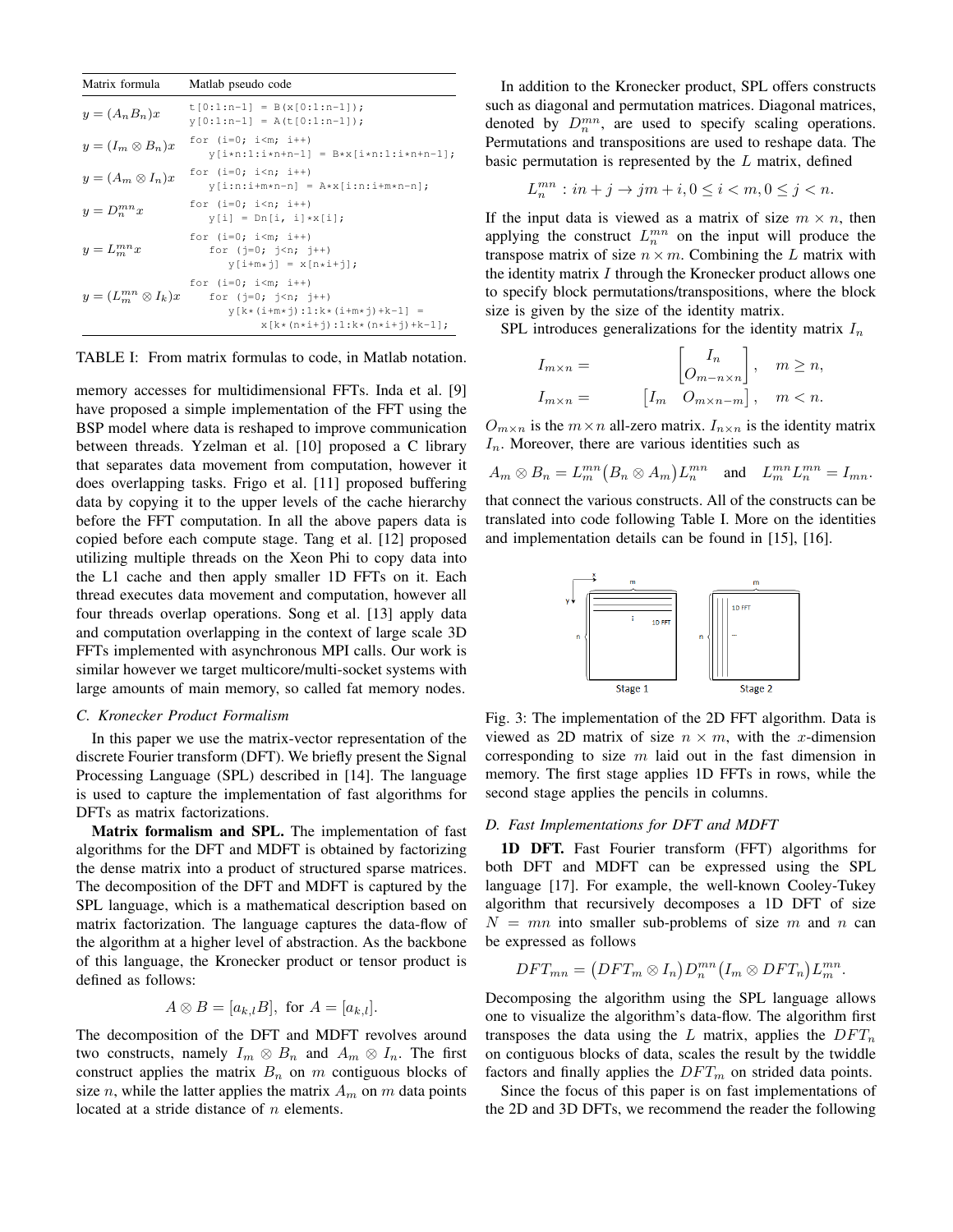

Fig. 4: The implementation of the 3D FFT algorithm. Data is viewed as a 3D cube of size  $k \times n \times m$ , with the x-dimension corresponding to size  $m$  laid out in the fast dimension in memory. The 1D FFTs are applied in all three dimensions.

papers [18], [19] for more details on efficient implementations of the 1D FFT. The main take-away of this section is that FFT algorithms are strided algorithms that suffer from low bandwidth utilization and cache conflicts.

2D and 3D DFT. Similar to the 1D FFT, the multidimensional FFTs are captured by the SPL notation. We start with the 2D FFT and expand to the 3D FFT. The 2D FFT is expressed as a dense matrix  $DFT_{n\times m}$  that can be decomposed using the Kronecker as

$$
DFT_{n\times m}=DFT_n\otimes DFT_m.
$$

Using the general property that multidimensional DFTs are separable operations, the 2D DFT can be further decomposed

$$
DFT_{n \times m} = \underbrace{(DFT_n \otimes I_m)}_{\text{Stage 2}} \underbrace{(I_n \otimes DFT_m)}_{\text{Stage 1}}.
$$

The overall operation described mathematically above is depicted in Figure 3. The data is viewed as a  $n \times m$  matrix stored in row-major order. The first stage of the 2D FFT applies 1D FFTs of size  $m$  in the rows, whereas the second stage applies 1D FFTs of size  $n$  in the columns direction. The above decomposition of the 2D FFT is called the pencil-pencil decomposition, where each pencil refers to a 1D FFT applied in each dimension. Recall that the 1D FFTs require strided access, therefore for large 2D FFTs each of the pencils will require data to be accessed strided from memory.

The same approach can be applied to decompose the 3D FFT, where  $DFT_{k\times n\times m}$  represents the dense matrix.

$$
DFT_{n \times m} = \underbrace{\underbrace{(DFT_k \otimes I_{mn})}_{\text{Stage 3}} \underbrace{\left(I_k \otimes DFT_n \otimes I_m\right)}_{\text{Stage 2}}}{\underbrace{\left(I_{kn} \otimes DFT_m\right)}_{\text{Stage 1}}}.
$$

Data is viewed as a 3D cube of size  $k \times n \times m$ , stored in row major order with the  $x$ -dimension corresponding to the size  $m$  laid out in the fastest memory dimension. The 3D FFT applies 1D FFTs in each of the three dimensions. The problem of accessing data at strides remains.

# III. OVERLAPPING DATA MOVEMENT WITH **COMPUTATION**

The goal of our approach is to overlap data movement with computation so that data can be streamed from memory

while computation is performed on data previously stored in cache. This requires a re-evaluation of the method the multidimensional FFTs are computed and most importantly how data access can be separated from computation.

## *A. 2D and 3D FFT Revisited*

In this paper, we focus on optimizing data movement for the 2D and 3D FFT. Recall that in each stage, 1D FFTs are applied in each dimension. Some dimensions require the 1D FFTs to be applied at large strides. To reduce those strides and thus have better memory access patterns, data can be reshaped after each compute stage. For the 2D FFT, this translates into a transposition along the main diagonal using an L matrix after each stage of computation expressed as

$$
DFT_{n \times m} = \underbrace{L_n^{mn}(I_m \otimes DFT_n)}_{\text{Stage 2}} \underbrace{L_m^{mn}(I_n \otimes DFT_m)}_{\text{Stage 1}}.
$$

We change the transposition from an element-wise transposition to a blocked transposition as

$$
DFT_{n \times m} = (L_n^{mn/\mu} \otimes I_\mu) (I_{m/\mu} \otimes DFT_n \otimes I_\mu)
$$
Stage 2  

$$
(L_{m/\mu}^{mn/\mu} \otimes I_\mu) (I_n \otimes DFT_m)
$$
Stage 1.

The  $\otimes I_\mu$  produces memory access in cacheline size  $\mu$  packets [20]. This modification offers benefits when implementing data movement with SIMD instructions. Moreover, it reduces the false sharing when threads are applied for parallelism.

The data reshape technique can be extended to the 3D FFT implementation. However, the transposition in three dimensions becomes a rotation along the data cube's main diagonal. Similar to the 2D FFT, the rotation is meant to assist memory accesses in subsequent stages. The definition of the rotation matrix  $K_m^{k,n}$  is

$$
K_m^{k,n} = (L_m^{mk} \otimes I_n) (I_k \otimes L_m^{mn}).
$$

It can be seen that the  $K$  matrix has two parts. The first part transposes the front  $xy$ -plane. The second part transposes the side  $xz$ -plane. The rotation is depicted in Figure 5. This implementation is an element-wise rotation. Therefore, for the same reasons discussed for the 2D case, we block the rotation to move entire cachelines. The adopted 3D FFT decomposition is represented as

$$
DFT_{k \times n \times m} = (K_{k\mu}^{n,m/\mu} \otimes I_{\mu})(I_{nm/\mu} \otimes DFT_k \otimes I_{\mu}) \text{ Stage 3}
$$

$$
(K_{m\mu}^{m/\mu,k} \otimes I_{\mu})(I_{mk/\mu} \otimes DFT_n \otimes I_{\mu}) \text{ Stage 2}
$$

$$
(K_{m/\mu}^{k,n} \otimes I_{\mu})(I_{kn} \otimes DFT_m) \text{ Stage 1.}
$$

For the remainder of this section, we discuss overlapping computation and communication for the first stage. Same steps are applied to the other stages.

#### *B. Data Movement From Memory vs. Cache*

Recall that we want to overlap data movement from memory with computation on cached data. This means that it is necessary to separate main memory data movement from cache data movement. Since all stages of a multidimensional FFT are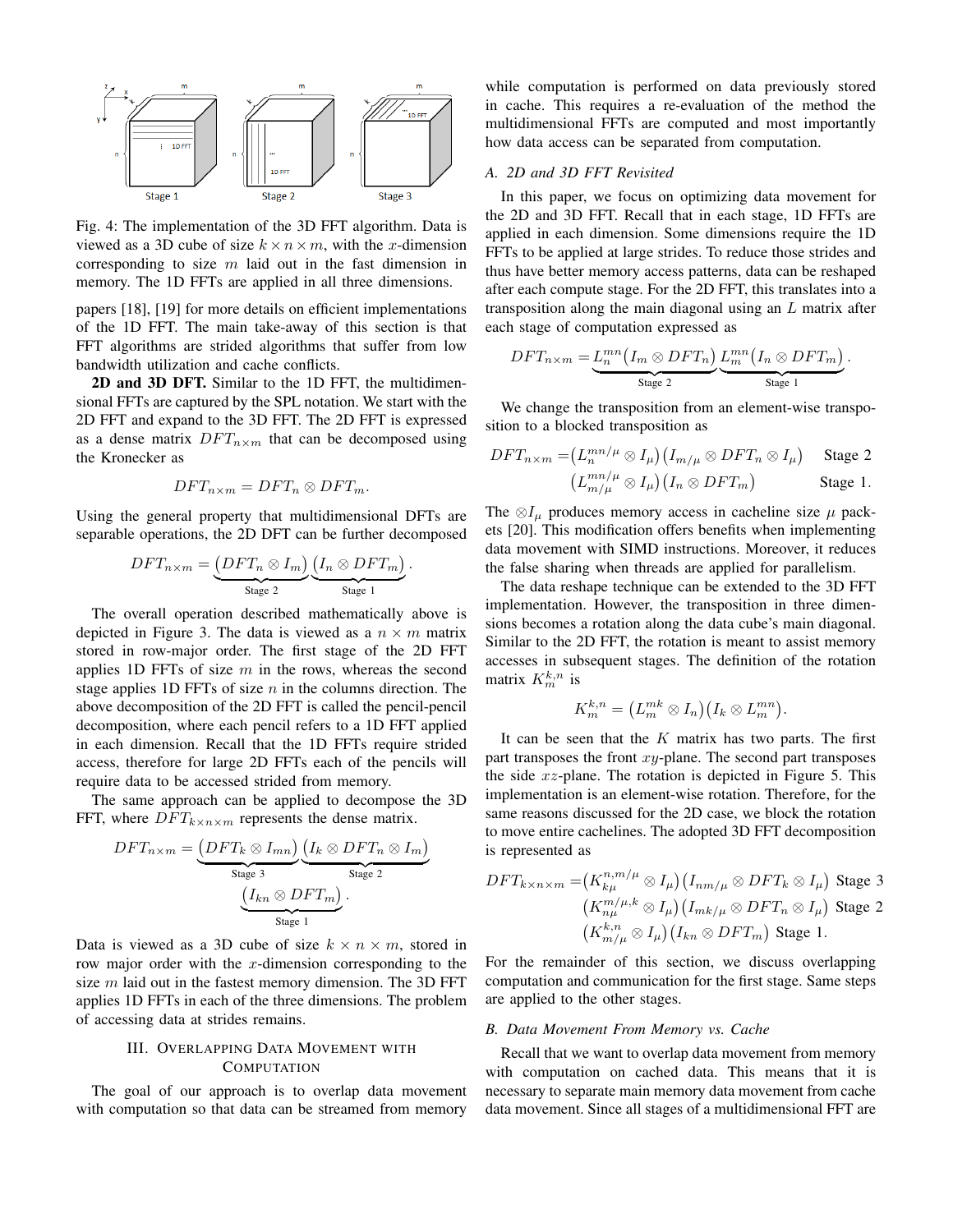

Fig. 5: 3D rotation applied on the data cube after each compute stage. The original data of size  $k \times n \times m$  is rotated to a cube of size  $m \times k \times n$ . The data in the xy-plane is moved to the data points in the  $yx$ -plane in the rotated data cube.

similar, we will illustrate the separation of the two types of data movements using the first stage of the 3D FFT.

Working on cached data. The first step towards applying our approach is tiling the computation such that the data required for computation fits in the cache. This means that instead of applying all 1D FFTs, we apply a smaller batch

$$
(K_{m/\mu}^{k,n} \otimes I_{\mu}) \underbrace{(I_{kn} \otimes DFT_m)}_{\text{block by } b} =
$$
  

$$
(K_{m/\mu}^{k,n} \otimes I_{\mu}) (I_{knm/b} \otimes \underbrace{\overline{(I_{b/m} \otimes DFT_m)}}_{\text{Compute}}).
$$

The batch size is determined by the size of the shared buffer. If b represents the size of the buffer, then  $b/m$  represents the total number of 1D pencils that can be applied, where  $m$  represents the size of the 1D FFT.

Each  $kmm/b$  iteration applies a batch of 1D FFTs on the buffer of size b. We denote the  $I_{b/m} \otimes DFT_m$  construct as the compute kernel. We further decorate the compute kernel with  $(\cdot)$  to specify that the computation must be done inplace, i.e. the input is overwritten with the computed result. The computation kernel is parallelized across the threads assigned for computation or compute-threads.

Identifying main memory access. Data needs to be read from memory and stored into the local buffer before computation can start. Once computation has completed data needs to be stored to main memory from the local buffer. The computation kernel determines the data movement. The SPL notation helps us capture the read/write operations. By reformulating the SPL formula, we obtain the following:

$$
(K_{m/\mu}^{k,n} \otimes I_{\mu}) (I_{knm/b} \otimes \overline{(I_{b/m} \otimes DFT_m)}) =
$$
  

$$
I_{knm/b} \otimes (\underbrace{W_{b,i}}_{\text{Store}} \overline{(I_{b/m} \otimes DFT_m)} R_{b,i}).
$$

Let  $W_{b,i}$  and  $R_{b,i}$  denote the data movement matrices that read and write blocks of size  $b$  from and to main memory every  $i$ iteration. The variable *i* takes values in  $0, kmm/b - 1$ .

We define two additional constructs  $S_{n,b,i}$  and  $G_{n,b,i}$  to help with the construction of the read and write matrices. The two constructs are rectangular matrices obtained by vertically/horizontally stacking all-zero matrices  $O_{u \times v}$  of various sizes and the identity matrix  $I$  of size  $b$ .

$$
S_{n,b,i} = \begin{bmatrix} O_{ib \times b} \\ I_b \\ O_{(n/b-i-1)b \times b} \end{bmatrix}
$$
 where  $S_{n,b,i} \in \mathcal{R}^{n \times b}$ 

The  $G_{n,b,i}$  matrix is the transposed version of  $S_{n,b,i}$ . To better understand the meaning behind the two constructs, they can be viewed as sliding windows that read/write blocks of size b elements from the input/output. If we consider the  $I_n$  as a copy operation of  $n$  elements, then the two matrices are slices through the columns and rows of the identity matrix,

$$
I_n = \begin{bmatrix} S_{n,b,0} & S_{n,b,1} \dots & S_{n,b,n-1} \end{bmatrix} = \begin{bmatrix} G_{n,b,0} \\ G_{n,b,1} \\ \vdots \\ G_{n,b,n-1} \end{bmatrix}.
$$

Combining the two constructs with the  $K$  matrix we can define the data movement matrices  $W_{b,i} = \left( K_{m/\mu}^{k,n} \otimes I_{\mu} \right) S_{knm,b,i}$  and  $R_{b,i} = G_{knm,b,i}I_{knm}.$ 

We separate computation from data movement to/from offchip memory. This creates three dependent tasks as seen in Figure 6. The *Load* task moves b contiguous elements from the input to the cached buffer. The *Compute* task applies the  $b/m$ 1D FFTs of size m inplace. The *Store* task copies data back to main memory from the cached buffer once computation finished. The tasks are parallelized across the available threads.

### *C. Task Parallelization and Scheduling*

The SPL notation also allows us to identify which components need to be parallelized. Recall that computation must be performed on data stored in the cached buffer. This implies that the parallelism must be applied on the  $I_{b/m} \otimes DFT_m$ construct which will modify the first child as follows

$$
I_{knm/b} \otimes \underbrace{(W_{b,i} \overline{(I_{b/m} \otimes DFT_m)} R_{b,i})}_{\text{parallel on } p_d, p_c} =
$$
  

$$
I_{knm/b} \otimes \underbrace{(W_{b,i} \left(I_{p_c} \otimes \overline{(I_{b/(mp_c) \otimes DFT_m)}}\right) R_{b,i}}_{p_d} R_{b,i}).
$$

Given  $p_c$  threads for computation, each thread will apply its  $I_{b/p_c m} \otimes DFT_m$  on its own disjoint data points.

Data movement is parallelized across  $p_d$  threads. The matrix  $R_{b,i}$  copies contiguous blocks of size b from main memory to the cached buffer. Since data is contiguous, data is streamed in. The matrix  $W_{b,i}$  writes blocks equal to the size of the cacheline from the cached buffer back to main memory. Since data is rotated and thus written at strides, bandwidth utilization may drop. The write matrix is also parallelized across  $p_d$  threads.

We finally apply software pipelining [21] to the outermost construct represented by  $I_{kmn/b}$ . Software pipelining allows the skewing of the *Load*, *Compute* and *Store* tasks and permits the tasks to be executed in parallel. We group the *Load* and *Store* tasks into one task, with the observation that the store operation must precede the load operation. Table II shows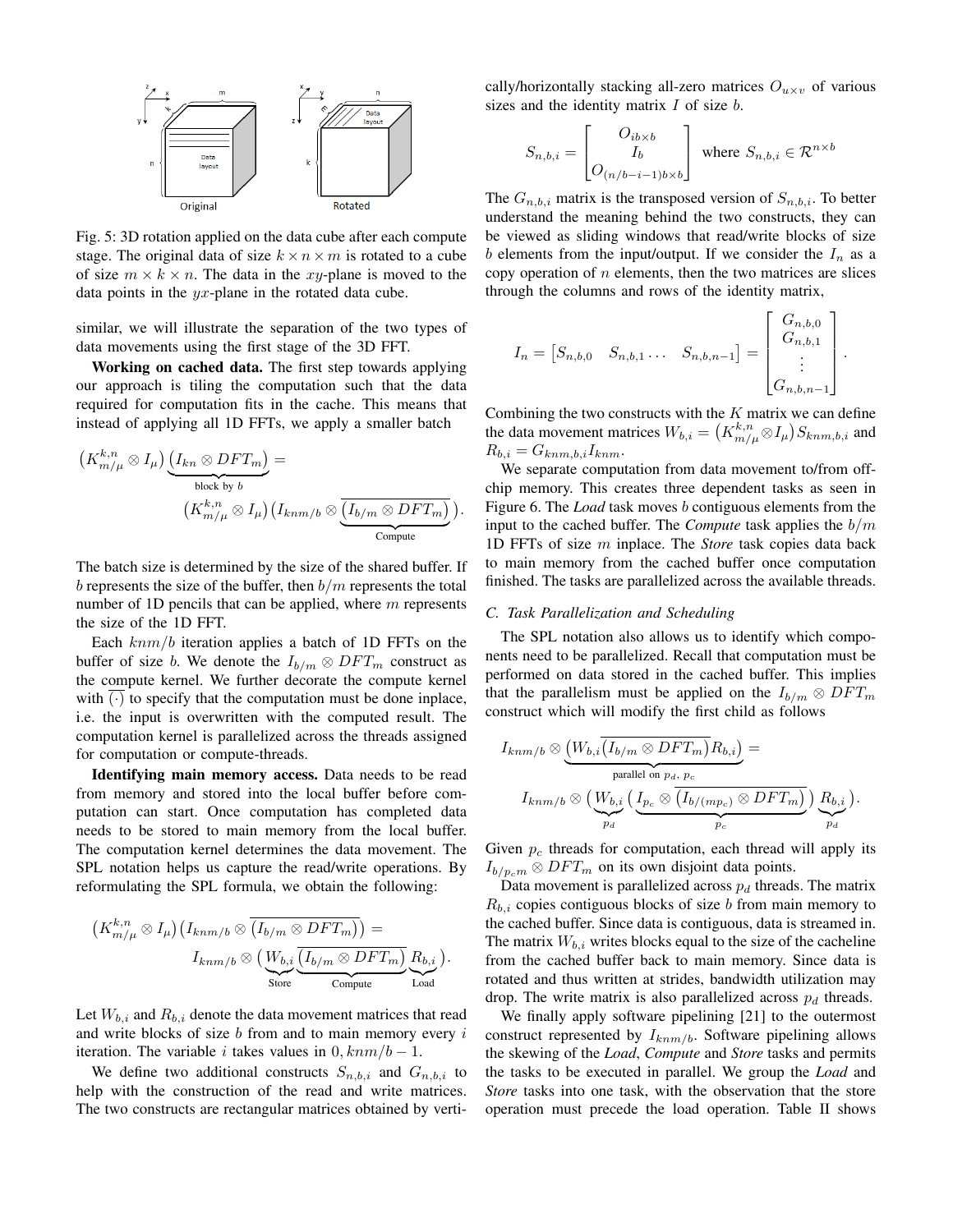| Iteration     |                            | Store and Load with $p_d$ threads | Compute with $p_c$ threads                                                                                                 |          |
|---------------|----------------------------|-----------------------------------|----------------------------------------------------------------------------------------------------------------------------|----------|
| $i=0$         |                            | $t[i \mod 2] = R_{b,i}x$          |                                                                                                                            | Prologue |
| $i=1$         |                            | $t[i \mod 2] = R_{b,i} x$         | $t[(i + 1) \mod 2] = (I_{b/m} \otimes DFT_m)t[(i + 1) \mod 2]$                                                             |          |
| $i=2$         | $y = W_{b,i-2}t[i \mod 2]$ | $t[i \mod 2] = R_{b,i}x$          | $\boxed{\texttt{t}[(i+1) \mod 2] = (\texttt{I}_{\texttt{b/m}} \otimes \texttt{DFT}_{\texttt{m}})\texttt{t}[(i+1) \mod 2]}$ |          |
| $\cdots$      |                            | $\cdots$                          | .                                                                                                                          | Steady   |
| $i = kmm/b-1$ | $y = W_{b,i-2}t[i \mod 2]$ | $t[i \mod 2] = R_{b,i} x$         | $t[(i + 1) \mod 2] = (I_{b/m} \otimes DFT_m)t[(i + 1) \mod 2]$                                                             | State    |
| $i = knm/b$   | $y = W_{b,i-2}t[i \mod 2]$ |                                   | $\texttt{t}[(i+1) \mod 2] = (I_{\texttt{b/m}} \otimes \texttt{DFT}_m) \texttt{t}[(i+1) \mod 2]$                            | Epilogue |
| $i = kmm/b+1$ | $y = W_{b,i-2}t[i \mod 2]$ |                                   |                                                                                                                            |          |

TABLE II: Applying software pipelining to the outer loop of the construct  $I_{k n m/b} \otimes (W_{b,i} (I_{b/m} \otimes DFT_m) R_{b,i}).$ 



Fig. 6: Separating data movement from computation for the first stage of the 3D FFT. Data is streamed into the local buffer. Computation applies batches of 1D FFTs inplace. Data is rotated/transposed back to main memory.

the prologue, steady state and epilogue of the SPL construct. The prologue loads data into the shared buffer and signals the threads to start computation. The epilogue stores data back to main memory once computation has been completed. In steady state data movement and computation is executed in parallel. While the compute threads apply computation on one half of the shared buffer, the data threads store and load data to and from main memory into the other half of the buffer. Given  $p$ the total number of threads, this implies that  $p = p_c + p_d$ , where  $p_c$  and  $p_d$  represent the compute and data threads.

## *D. Parallel Framework and Code Generation*

The above mathematical descriptions are translated into code. We first construct a general C code template for doing the double-buffering mechanism. We parallelize the framework using OpenMP [22], more precisely we use #pragma omp parallel region, since it gives better control over the threads. Based on the thread ID returned by omp\_get\_thread\_num, we determine which threads do data movement and which do computation. Half the threads are used for data movement and half the threads are used for computation. We use kmp\_affinity on the Intel architectures and sched\_setaffinity on the AMD architectures to pin the threads to the specific cores and we explicitly use them within the C code. In addition, we use #pragma omp barrier to synchronize the threads.

The SPL notation described in this work used to capture the computation and data movement is implemented within the SPIRAL system [15], which is a framework for automatically generating code for linear transforms. We use SPIRAL to automatically generate the computation and data movement using either AVX or SSE, depending on the underlying architecture we target. We parameterize the generated code by the thread ID and the socket ID, since each thread must do its own task. We copy the generated code within the template framework in order to get the full 2D and 3D FFT implementation.

#### IV. MITIGATING INTERFERENCE

Threads/cores share resources such as execution pipeline, cache hierarchy, main memory and links between multiple sockets. Threads/cores contend for these resources. Usually, interference on the shared resources causes slower execution. In this section, we focus on the main causes of interference and provide solutions to reduce the effects of possible conflicts and thus increase overall performance.

#### *A. Single Socket Execution*

Both Intel and AMD offer multiple threads that share the same floating point functional units and have private and/or shared caches. Pinning the threads to specific cores influences the overall performance of the application. We discuss the interference at the functional units and cache level and show solutions to reduce contention.

Interference in the execution pipeline. Irrespective of vendor, threads share the floating point functional units. Therefore, in our approach we group one data-thread and one compute-thread. The threads are pinned together to the same core to share the functional units. Data-threads only load and store data. Compute-threads execute some load and store operations, however they predominantly execute computation such additions/multiplications. On most architectures load/store instructions and arithmetic instructions are issued to different pipelines. Choosing threads with the same instruction mix is not recommended since the threads will conflict for the same execution pipeline. We use NOP instructions interleaved within the data-threads task to allow the compute-threads to issue their loads and make progress. Data-threads issue only load/store operations, thus the threads may fully occupy the load/store pipeline. Even though compute-threads have fewer load/store operations, they still require some for computation.

Interference at the cache hierarchy. Pinning a data-thread and a compute-thread so that they share the functional units, makes the threads share some of the cache levels. For example, on the Intel architecture, the two threads/hyperthreads on the cores share both the L1 and L2 cache. In addition to the different mixes of instructions, the two type of threads also have different memory access patterns. Data-threads stream through while reading and rotate the data on the write back. However, the FFT accesses data at strides. The different access patterns causes cache evictions.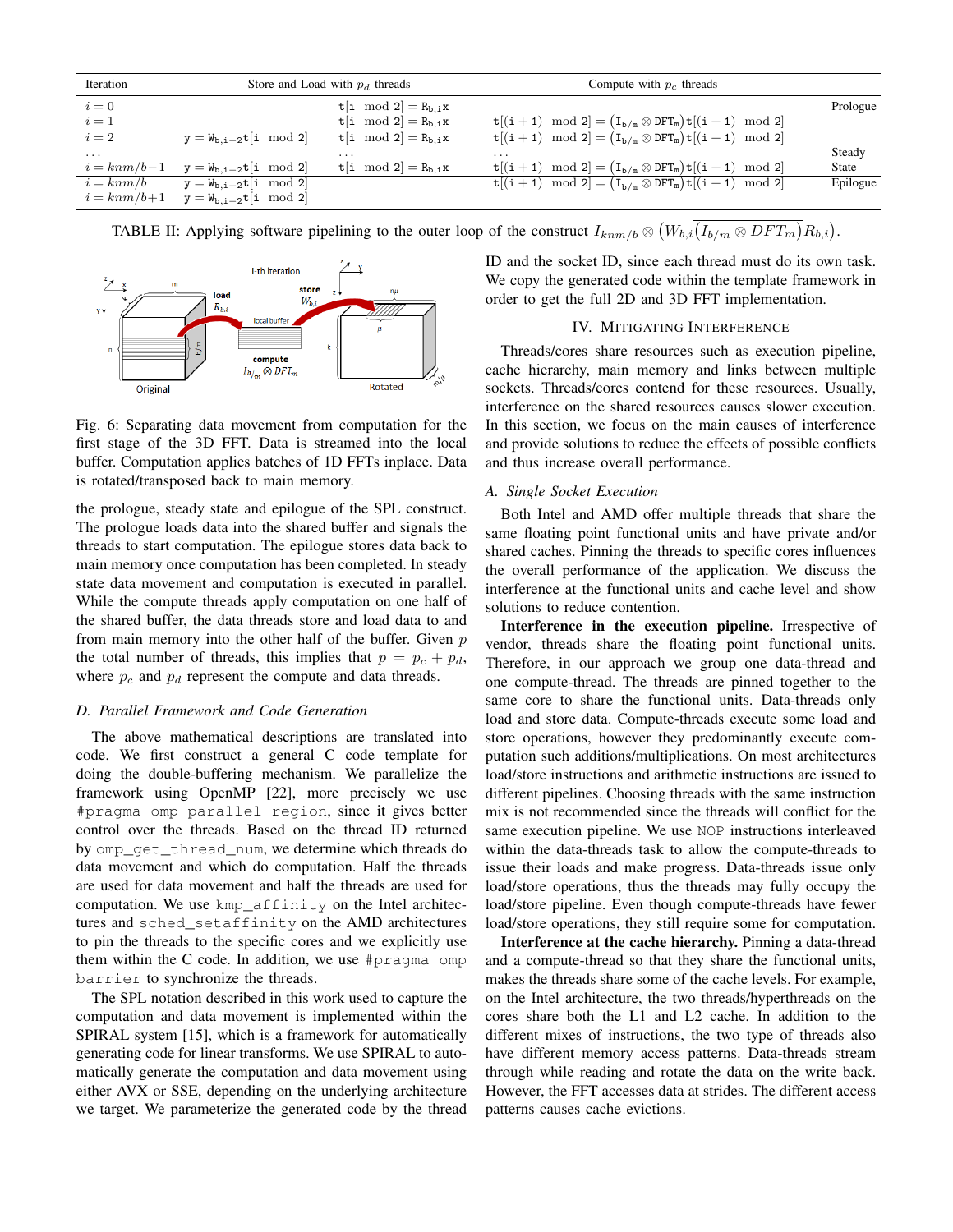

Fig. 7: Two socket system with two NUMA domains. Each NUMA domain consists of one CPU and local main memory. The two processors are connected via QPI(Intel) or HT(AMD).

*Non-temporal loads and stores.* Recall that non-temporal loads and stores bypass the cache hierarchy to reduce cache pollution. However, not all loads and stores within the code must be non-temporal. In our approach, only the  $W_{b,i}$  and  $R_{b,i}$  matrices must utilize the non-temporal operations, since those are the only operations that move data to and from memory. The matrix  $R_{b,i}$  must read data non-temporally, however it must store the data temporally in the shared buffer. The compute-threads must apply the FFT on the data in the subsequent iteration. However, the matrix  $W_{b,i}$  can read and write non-temporally since the computed data is not required until the next FFT stage. The write matrix non-temporally stores cacheline blocks at large strides in main memory.

*Cache aware FFT.* Computation is cacheline aware, since the FFT is computed at cacheline granularity. Recall that a 1D FFT accesses data at non-unit strides. Accessing data at large strides may cause data to be placed in the same set and thus evict other cachelines before the remaining data within the cacheline is fully consumed. We use SIMD instruction such as SSE and AVX to implement the computation. We follow the details from [18], where the FFT performs a data-format change of the complex data storage between compute stages. The format change swaps from complex interleaved, where the real and imaginary components are interleaved in memory, to a block interleaved format, where blocks of the real components and blocks of the imaginary components are consecutive in memory. This format change is meant to make computation more efficient. Separating the real and imaginary components and using AVX instructions allows computation to be done at cacheline granularity. Since the 2D and 3D FFTs have multiple stages, the format change is applied once in the first stage, the rest of the computation is done in block interleaved and in the last stage data is changed to complex interleaved. This change of format is different from the one presented in [9] which is meant to improve communication between threads.

*Cache aware buffer allocation.* The cached buffer t shared by the data-threads and the compute-threads must reside within the cache hierarchy. More precisely, the buffer must be located in the last level cache (LLC) since it is shared between all the threads. We set the size of the buffer to be equal with half of the LLC,  $b = size_{LLC}/2$ . The buffer cannot fully occupy the LLC since computation also requires extra temporaries for storing partial results and constants such as the twiddle factors.

# *B. Dual Socket Execution*

We extend our approach to two socket systems, where each socket belongs to a Non-Uniform Memory Access (NUMA) domain. Each NUMA domain has private main memory. The sockets can access their memory through fast bandwidth buses and they can access neighbor's main memory through datalinks, such as Intel's QuickPath Interconnect (QPI) or AMD's HyperTransport (HT). Figure 7 shows the topology of a typical two socket system. It is worthwhile noticing that bandwidth to main memory within a NUMA domain is higher compared to the bandwidth over the data links. The difference in bandwidth suggests computation to be done on data stored locally and transfers over the interconnects to be kept to a minimum.

We only extend the 3D FFT to two sockets. The expression

$$
I_{knm/b} \otimes (W_{b,i}(I_{b/m} \otimes DFT_m)R_{b,i}) =
$$
  
parallel on sk, p<sub>c</sub>, p<sub>d</sub>  

$$
I_{sk} \otimes (I_{knm/bsk} \otimes (W_{b,i,sk}(I_{b/m} \otimes DFT_m)R_{b,i,sk}))
$$
  
parallel on p<sub>c</sub>, p<sub>d</sub>

specifies the order in which we parallelize the first stage of the 3D FFT, the same steps are taken for the other two stages. We parallelize the construct first over the number of sockets sk and then over the number of data-threads  $p_d$  and computethreads  $p_c$ . The parallelism over the sockets modifies the read and write matrices, since all data points are required for the computation of the 3D FFT. Thus, data needs to be exchanged across the data links.

Since communication over the QPI/HT links is costly, we apply a slab-pencil decomposition to the 3D FFT, where the first two stages communicate only within the NUMA domain. We split the data-set in the  $z$ -dimension, where each socket receives a contiguous block of size  $(k/\text{sockets}) \times n \times m$ . Each node can compute a 2D FFT locally and transpose locally, without crossing the interconnect. In order to compute the 1D FFT in the *z*-dimension data needs to be exchanged across the data-links. Another communication over the interconnect is needed once the 1D pencil is fully computed so that data is put in the correct order. Figure 8 depicts the data movement in the three compute stages of the 3D FFT. Table III presents the generalized versions of write  $W_{b,i}$  matrices. All three matrices are parameterized by the number of sockets k. By setting the number of sockets equal to  $sk = 1$ , the implementation defaults to the single-socket implementation. Reading data is done by each socket from the local memory and has the same representation as the single-socket implementation.

#### V. EXPERIMENTAL RESULTS

Experimental setup. We now evaluate the performance of our approach. We run experiments on Intel and AMD systems with one or two sockets. All systems provide multiple cores/threads that share a large last level cache. All Intel architectures have hyperthreads enabled. AMD does not offer hyperthread support. For the dual-socket systems we configure the QPI/HT protocol to use Home Snoop. The Home Snoop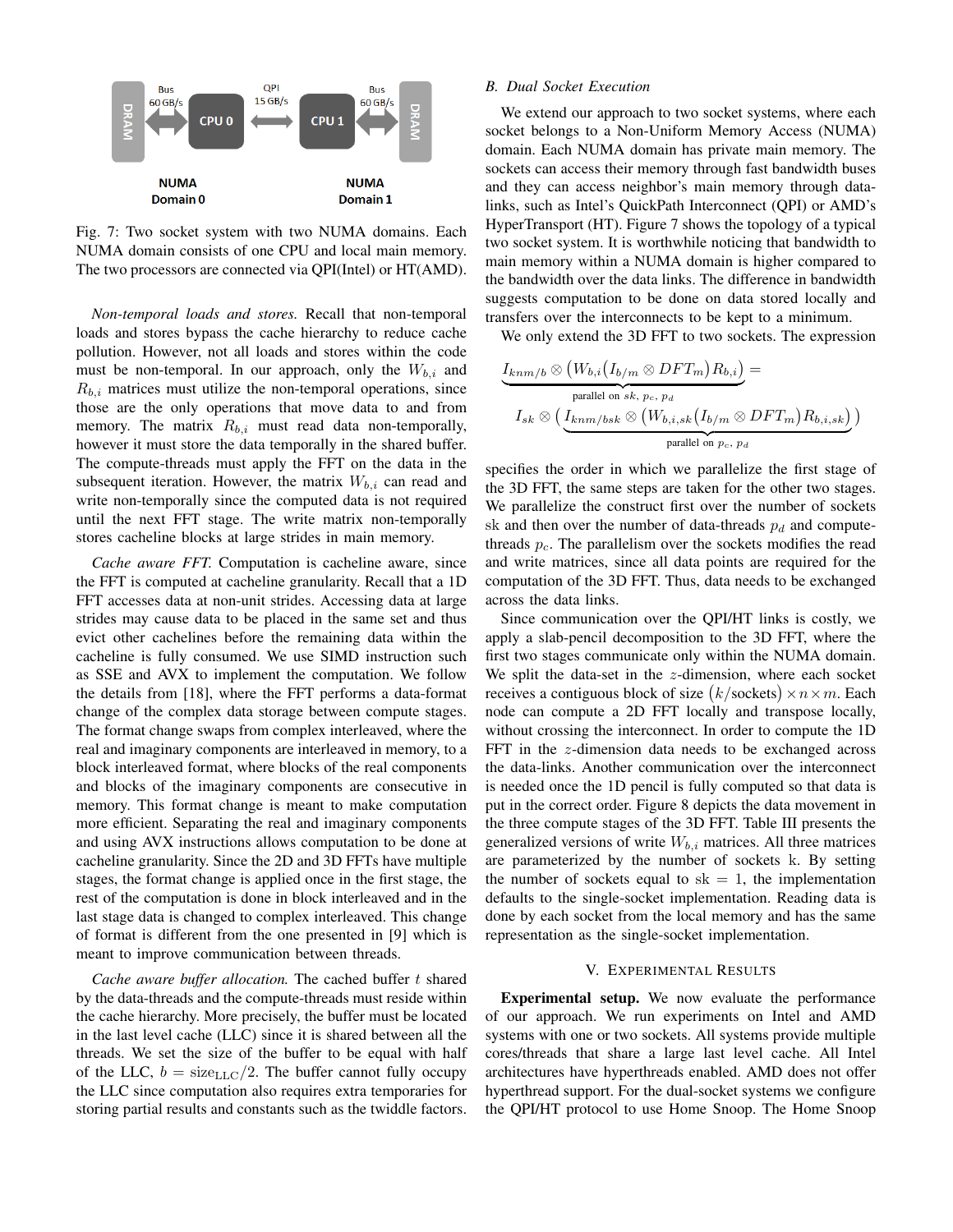

Fig. 8: The three different data cube shapes after each 3D FFT stage. Data is distributed across the k-dimension to each socket. The first stage reads and writes the data locally, while the other two stages read data locally but write data across the sockets.

| Matrix SPL Representation |                                                                                                                                                           |
|---------------------------|-----------------------------------------------------------------------------------------------------------------------------------------------------------|
|                           | $W^1_{i,b,sk} \ = \ \ \left(I_{sk} \otimes K^{n,k/sk}_{m/\mu} \otimes I_{\mu}\right) S_{knm,b,i}$                                                         |
|                           | $W^2_{i,b,sk} \ = \ \big(L^{sknm/\mu}_{nm/\mu}\overset{\sim}{\otimes} I_{k\mu/sk}\big) \big(I_{sk}\otimes K^{k/sk,m/\mu}_n\otimes I_\mu\big) S_{knm,b,i}$ |
|                           | $W^3_{i,b,sk} = (L^{skk}_k \otimes I_{mn/sk})(I_{sk} \otimes K^{m/\mu,n/sk}_k \otimes I_\mu)S_{knm,b,i}$                                                  |

TABLE III: The SPL representations for the three write matrices (rotation matrices) applied after each compute stage.

protocol improves bandwidth over the interconnect since it reduces cache traffic used for cache coherence.

- 1) One socket systems: Intel Haswell 4770K, Intel Kaby Lake 7700K and AMD FX-8350 - 8 threads, 8 MB L3 cache, 32/64/64 GB DRAM, bandwidth 20/40/12 GB/s
- 2) Two socket systems: Intel Haswell 2667v3, AMD 6276 Interlagos (Bluewaters): 16 threads, 20/16 MB L3 cache, 256/64 GB DRAM, bandwidth 85/20 GB/s

We compare our implementation to MKL 2017.0 and FFTW 3.3.6 on the Intel architectures. On the AMD systems we compare our implementation only against FFTW 3.3.6. All libraries are compiled with OpenMP, AVX and SSE enabled. On the Intel architectures, we use MKL\_DYNAMIC, MKL NUM THREADS and KMP AFFINITY to control the number of threads and the placement of the threads within the MKL library. On the AMD architectures, we use OMP\_NUM\_THREADS and GOMP\_AFFINITY to control the threads within the FFTW library. We compile all code with the ICC compiler version 2017.0 and the GCC compiler 4.8.5- 20150623. All code is compiled with the -O3 flag. We do not compare the current implementation against the SPIRAL generated parallel code presented in [20]. The previous parallel implementation targeted medium size 1D FFTs and did not offer support for compute/communication overlap.

Performance metric. We report performance for our approach, MKL and FFTW as billion floating point operations divided by runtime in seconds. We use  $5N \log(N)$  as estimate for the flop count which over-estimates the number of operations. The resulting Pseudo-Gflop/s is proportional to inverse runtime and is an accepted performance metric for the FFT. We use the  $rdtsc$  time-stamp counter and the CPU frequency to compute the overall execution time.

We also compare performance of all three parallel implementations against the performance when streaming data in and out of cache at bandwidth speed. For the upper bound we consider infinite compute resources and do not take computation time into account. We use the STREAM benchmark [1] to determine the achievable bandwidth (GB/s) for each targeted architecture. We determine the performance when streaming the total amount of data as

$$
P_{\text{io}} = \frac{5 \cdot N \cdot \log(N) \cdot \text{bandwidth}_{\text{STREM}}}{2 \cdot N \cdot \text{nr}_{\text{stages}} \cdot \text{sizeof(double)}},
$$

where  $n_{\text{stages}}$  represents the number of compute stages in the FFT, N represents the size of the FFT and sizeof(double) represents the size of a double precision floating point in GB. The current implementation offers support for complex numbers therefore the total size is multiplied by two.

2D FFT. We first present results for the 2D FFT implementation. Figure 9 shows the results of the three implementations compared to the achievable peak when streaming data at 40 GB/s. Our double-buffering approach achieves on average 74% of the achievable peak. However, MKL and FFTW implementation achieve on average 50% of peak. Two aspects are worth noticing. First, for small sizes bandwidth utilization is less than 80% since the number of iterations iter  $= mn/b$ in each compute stage is small. For example, iter  $= 4$  when  $b = 131,072, m = 512$  and  $n = 1,024$ . Second, as the size of the 2D FFT increases bandwidth utilization drops. Recall that after each compute stage data needs to be transposed similarly to the rotation described in Figure 6. The transposition is applied on a panel of size  $b/m \times m$ , where m is the size of the 1D FFT and  $b$  is the size of the shared buffer. As  $m$  increases,  $b/m$  decreases, therefore TLB misses cannot be amortized. We leave as future work other methods of separating data movement from computation for cases where the size of the 1D FFT is equal or greater than the size of the shared buffer.

3D FFT. We show results for the 3D FFT on multiple architectures and compare them against the achievable peak. We evaluate large 3D FFTs that do not fit on the cache. Figure 1 shows the results on the Intel Kaby Lake 7700K. Our implementation achieves 80% to 90% of practical peak, whereas MKL and FFTW achieve at most 47%. Our approach uses the bandwidth and the cache hierarchy more efficiently and therefore outperforms MKL and FFTW by almost 3x. It is important to state that the 3D FFT does not experience the problems displayed by the 2D FFT. First, the number of iterations in each compute stage is higher. For example,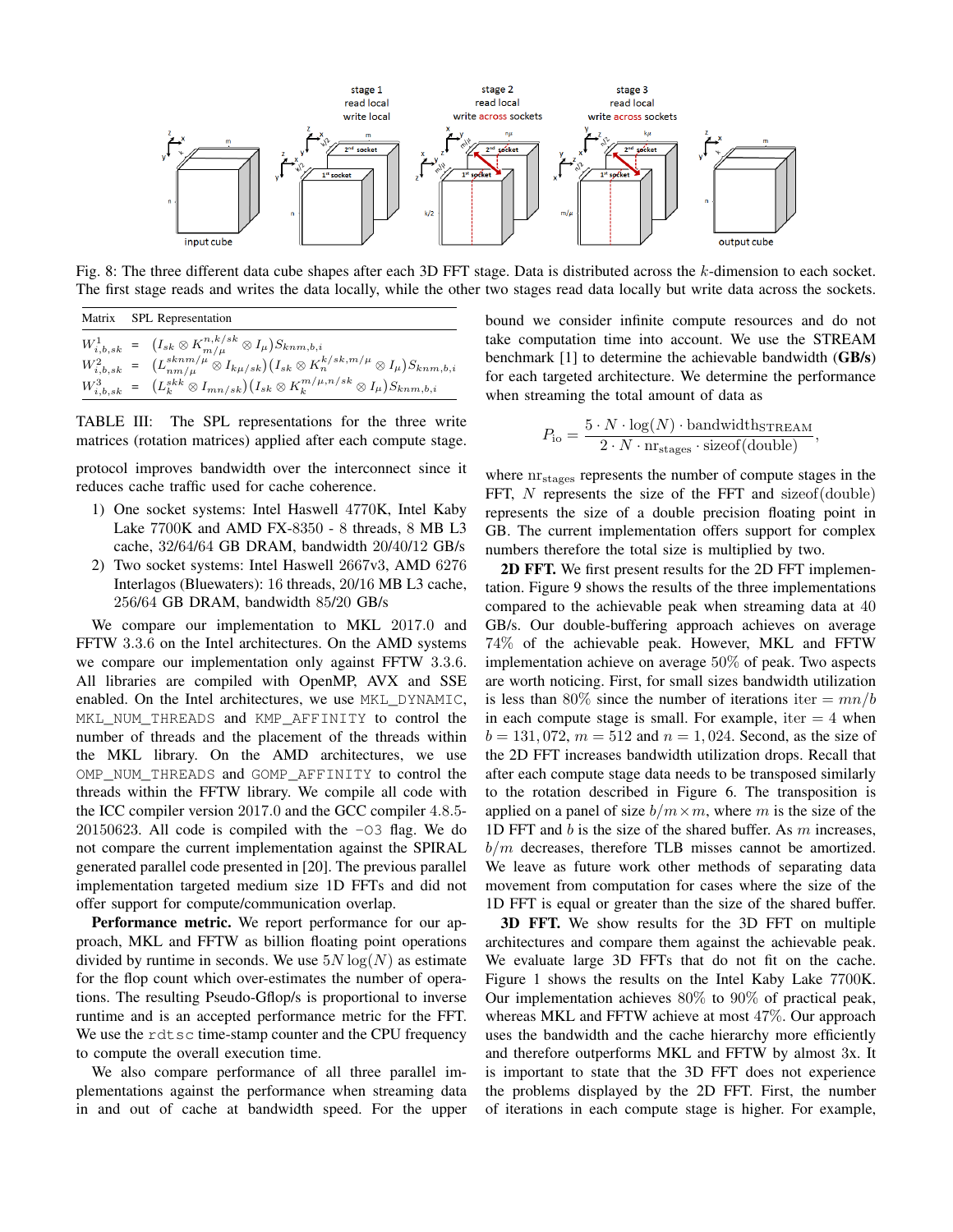

Fig. 9: The plot shows performance of the 2D FFT on the Intel Kaby Lake 7700K. We compare against the achievable performance when data is streamed at bandwidth speed. Our approach achieves on average 75% ofl peak. The labels on the bars show unnormalized performance.

iter = 1,024, when  $b = 131,072, m = 512, n = 512,$  $k = 512$ . Given the problem sizes tackled in this paper, the size of the 1D FFTs will not influence the data movement. Opening new memory pages can be easily be amortized. The 3D FFT will most likely run out of main memory.

Similar results are obtained on the Intel Haswell 4770K (top left plot in Figure 11), where our implementation achieves on average 30 Gflop/s and almost 2x faster execution compared to MKL and FFTW. Our approach improves bandwidth utilization and the implementation runs at 92% of peak. Due to space constraints we do not present these bandwidth results. The top right plot in Figure 11 shows the results on the AMD FX-8350, where our double-buffering approach improves bandwidth utilization and performance. It is important to notice that the speedup over FFTW on AMD is only 1.6. The reason is that FFTW uses the slab-pencil decomposition for the 3D FFT and this decomposition is suitable for AMD's larger caches.

Extending to two sockets. We finally present results on platforms with two sockets. For all implementation, we use the NUMA library to allocate and partition data on each NUMA node. Figure 10 shows the performance results on the two-socket Intel Haswell 2667. It can be seen that our implementation outperforms those offered by MKL and FFTW. However, the 3D FFT implementation only achives 1.2x to 1.6x performance improvements. The performance drop is caused by the communication over the QPI link. Recall that the double-buffering 3D FFT requires two write operations over the QPI link as described in Figure 8. Writing data over the interconnect is expensive compared to reading data, therefore our implementation is penalized. Assuming that data is streamed at bandwidth speed and that the QPI link does not influence the transfer rate, than our implementation is within 20% to 30% of achievable peak. However, given the data movement presented in Figure 8, where two data movements over the QPI are required, our double buffering 3D FFT implementation performs within 7% to 15% from the performance given the cummulative bandwidth speed of the main memory and QPI links.

We further present scaling results keeping the problem size fixed and increasing the number of sockets from one to two. The bottom two plots in Figure 11 show the results on the two-socket Intel and AMD architecture. For the Intel architecture, given the data movement in Figure 8 our approach improves performance on average by 1.7x when increasing the number of sockets. Communication over the QPI link and conflicts between the two types of threads limit the overall improvement. On the AMD system the HT link runs at a similar bandwidth speed as the bus to main memory, therefore the slowdown caused by the interconnect is smaller. We do not report comparison results against FFTW for the AMD two-socket system since the FFTW library misbehaves on the Bluewaters system and provides buggy results.

3D FFT performance on Intel Haswell 2667



Fig. 10: The plot shows performance for the 3D FFT on the two-socket Intel Haswell 2667. We report Gflop/s and show that our implementation outperforms MKL and FFTW on two socket systems given the data movement in Figure 8.

## VI. CONCLUSION

In this paper, we make the observation that large FFTs that do not fit in cache under-utilize the cache hierarchy and the bandwidth to main memory. By repurposing some of the compute-threads as soft DMA engines to load and reshape data in parallel to computation our approach streams data from memory at near peak bandwidth speed. We show that despite using less threads for computation our approach improves overall bandwidth utilization to within 10% of peak bandwidth on single socket systems and within 30% on dualsocket systems. Our implementation improves performance relative to MKL and FFTW by 1.2x to 3x on single and dualsocket systems for problem sizes that have a memory footprint of up to 128 GB and do not fit on modern GPUs.

#### ACKNOWLEDGMENT

This work was sponsored partly by the DARPA PERFECT and BRASS programs under agreements HR0011-13-2-0007 and FA8750-16-2-003, and NSF through award ACI 1550486. The content, views and conclusions presented in this document are those of the author(s) and do not necessarily reflect the position or the policy of the sponsoring agencies.